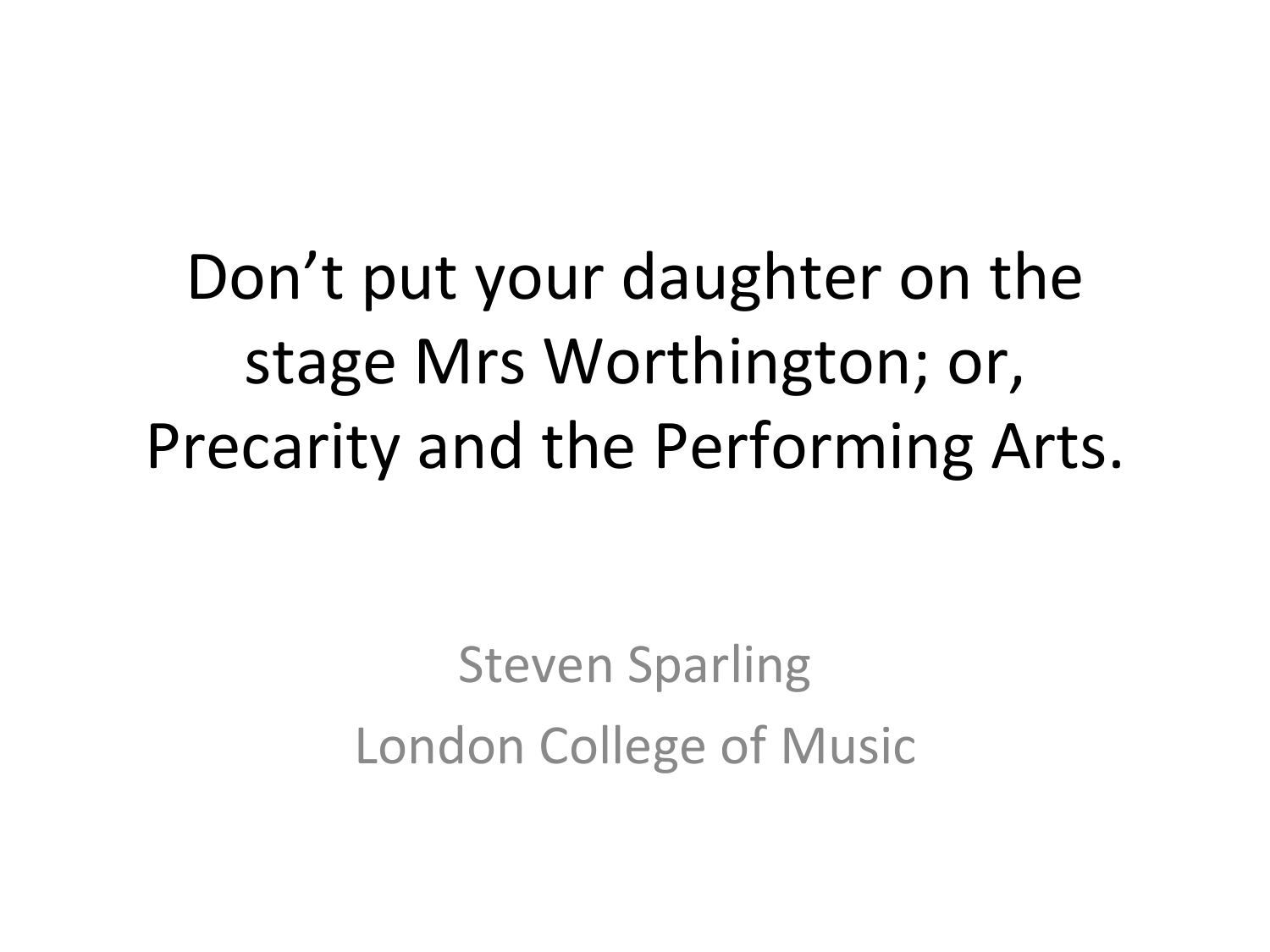### Precarity

- Term used by sociologists to refer to the **spread of contingent work and insecure employment within the labour market.**
- The term is also used to refer to the **subjective condition of those who experience insecure work.**

#### Oxford Reference Dictionary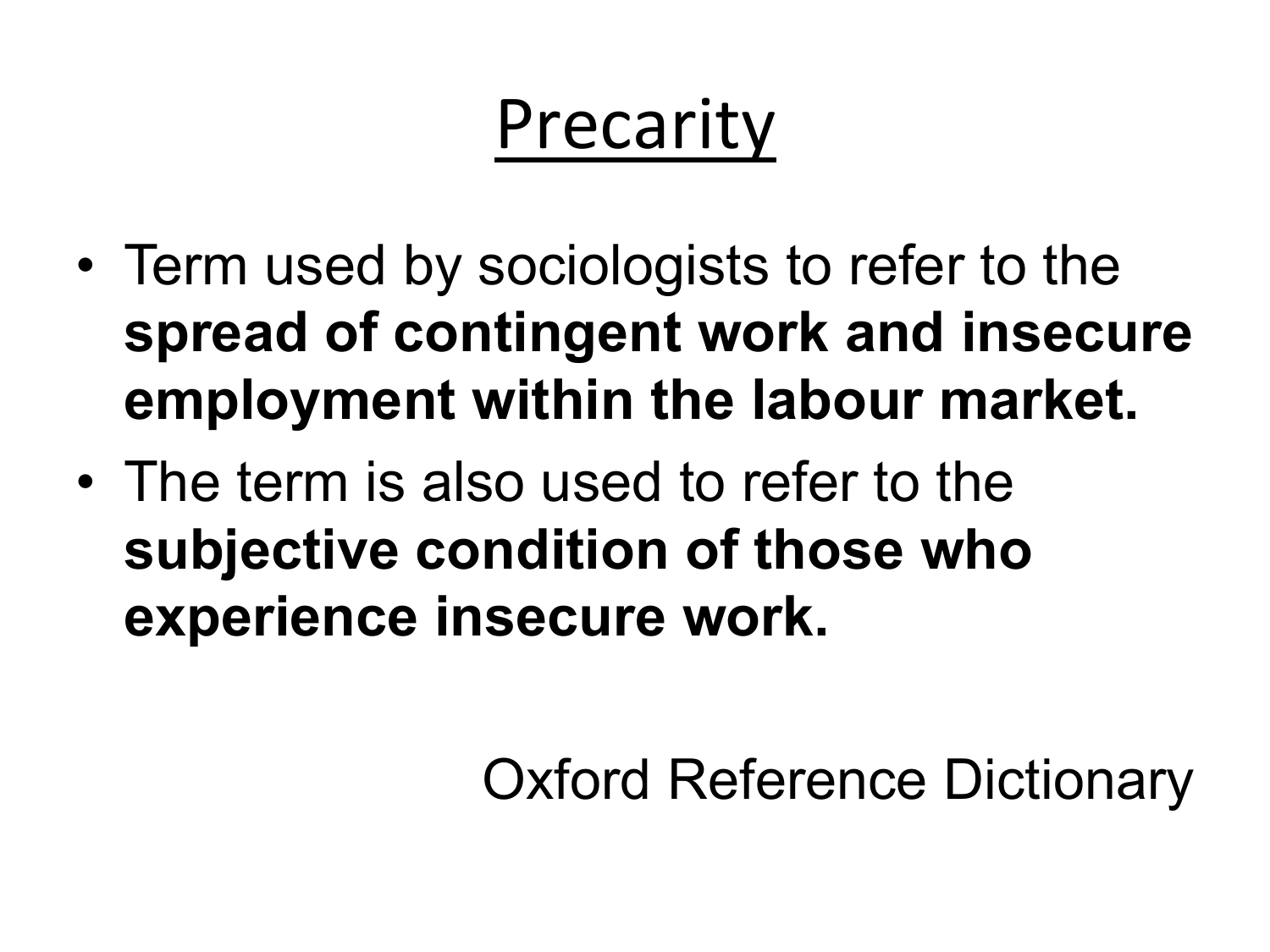Adam Smith, writing in 1776 comments that the 'exorbitant rewards of players, opera-singers, operadancers, etc. are founded upon those two principles; the rarity and beauty of the talents, and the discredit of employing them in this manner... Should the public **opinion of prejudice ever alter with regard to such** occupations, their pecuniary recompense would **quickly diminish. More people would apply to them,**  and the competition would quickly reduce the price of **their labour.** Such talents, though far from being common, are by no means so rare as it is imagined. Many people possess them in great perfection, who disdain to make this use of them; and many more are capable of acquiring them, if any thing could be made honourably by them. (Wealth of Nations, bk 1, pt 1, ch.  $x: 124$ ).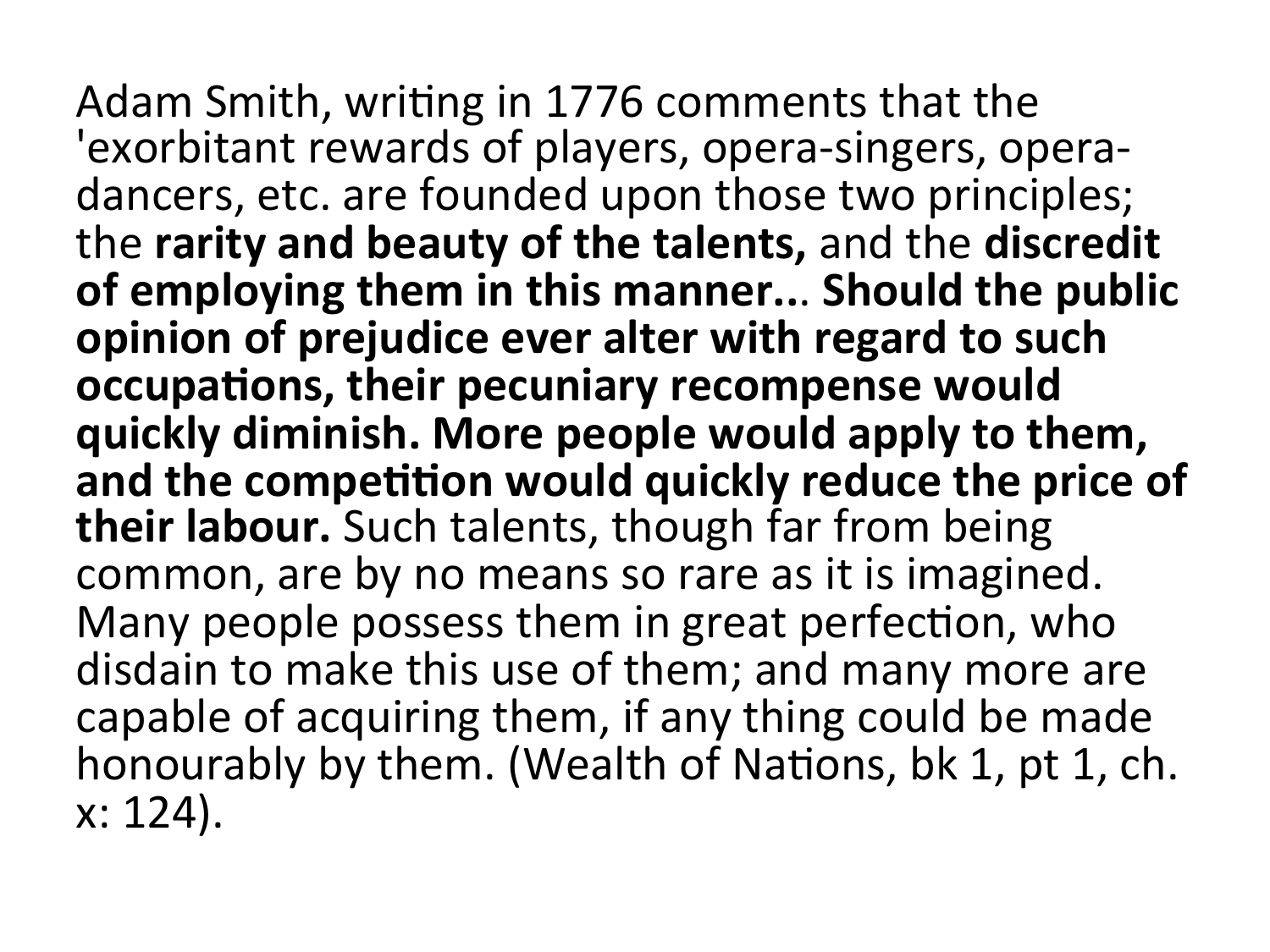#### Data tells us **the number of artists is growing rapidly.**

US Census data found 386,000 artists in 1940, which rises five-fold to 1,931,000 by 2000 (Alper and Wassal, 2006).

Between 1982 and 1999 there was a 98% growth rate of artists in France (Menger, 2006).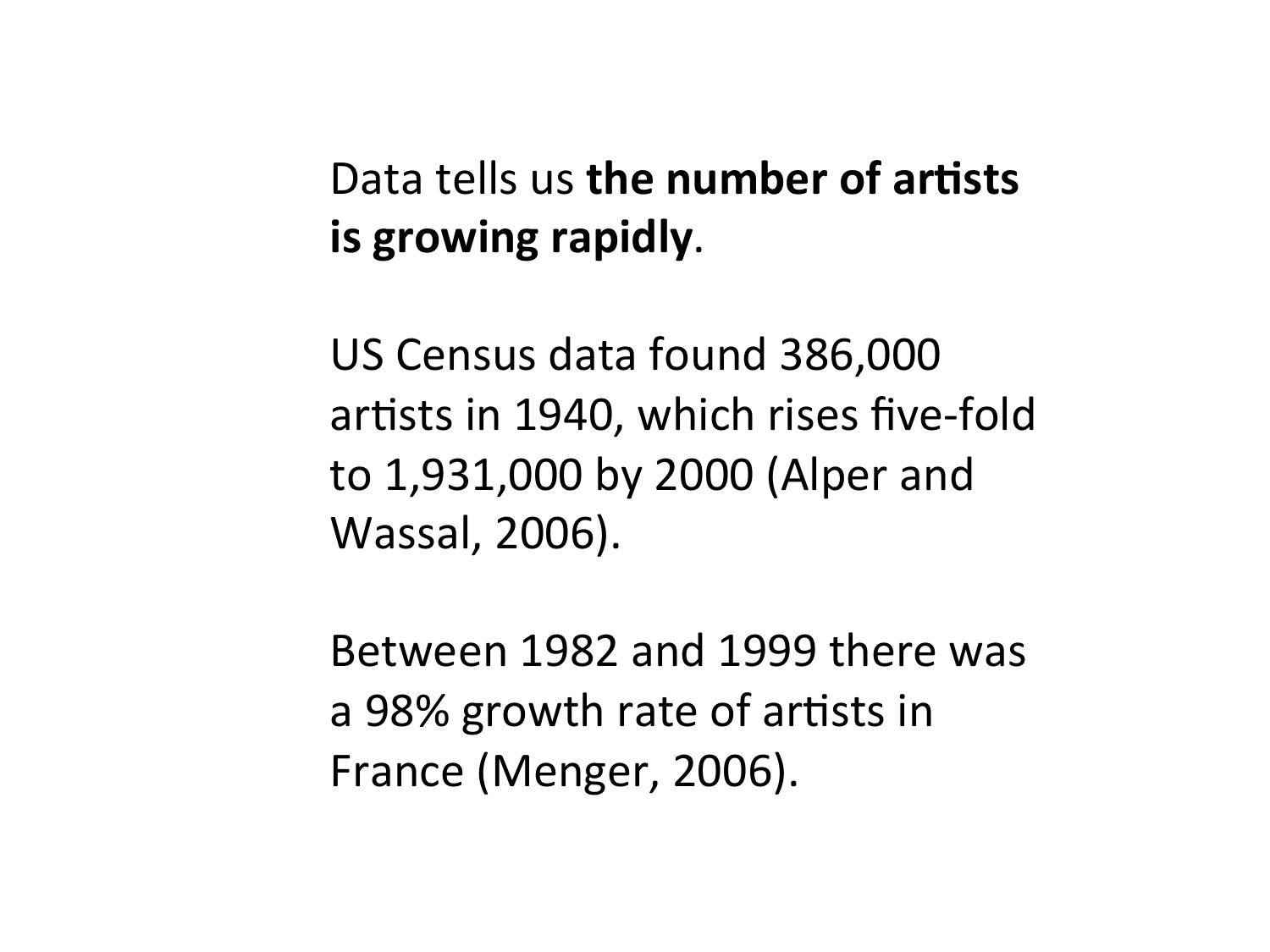Work preference models (Throsby, 2007; Alper & Wassal, 2006; Menger, 2006) suggest that actors prioritise the **psychic income** that comes from practicing their art over a capitalistic **pursuit of wealth.** While this may be true, there has been less research into the difficulties and hardships faced by actors as a result of this prioritisation and how this might impact on their ongoing ability to pursue acting work. If career longevity is determined by how long the actor is able to 'stay in the game' then an awareness of the implications of prioritising psychic income must be understood.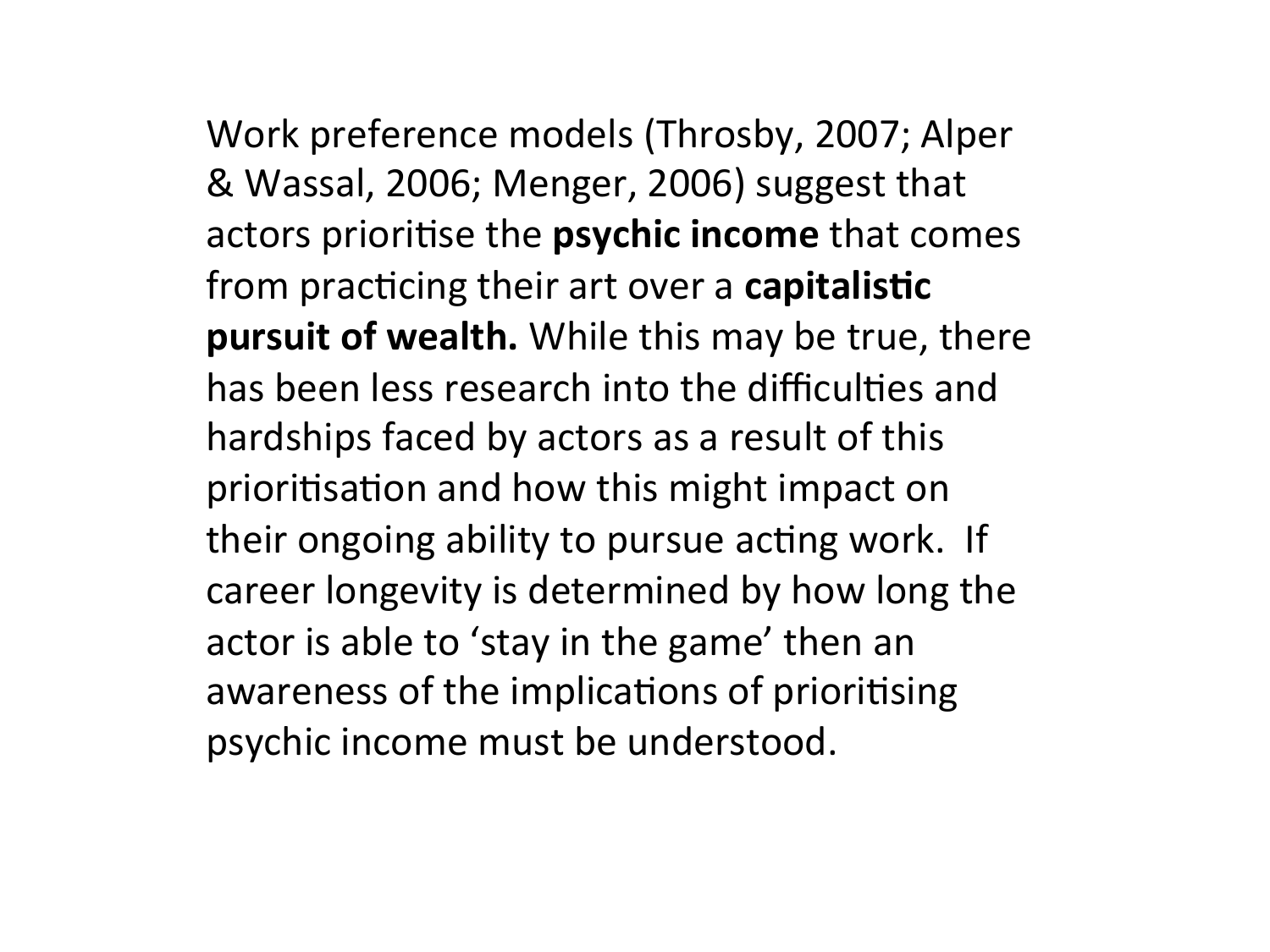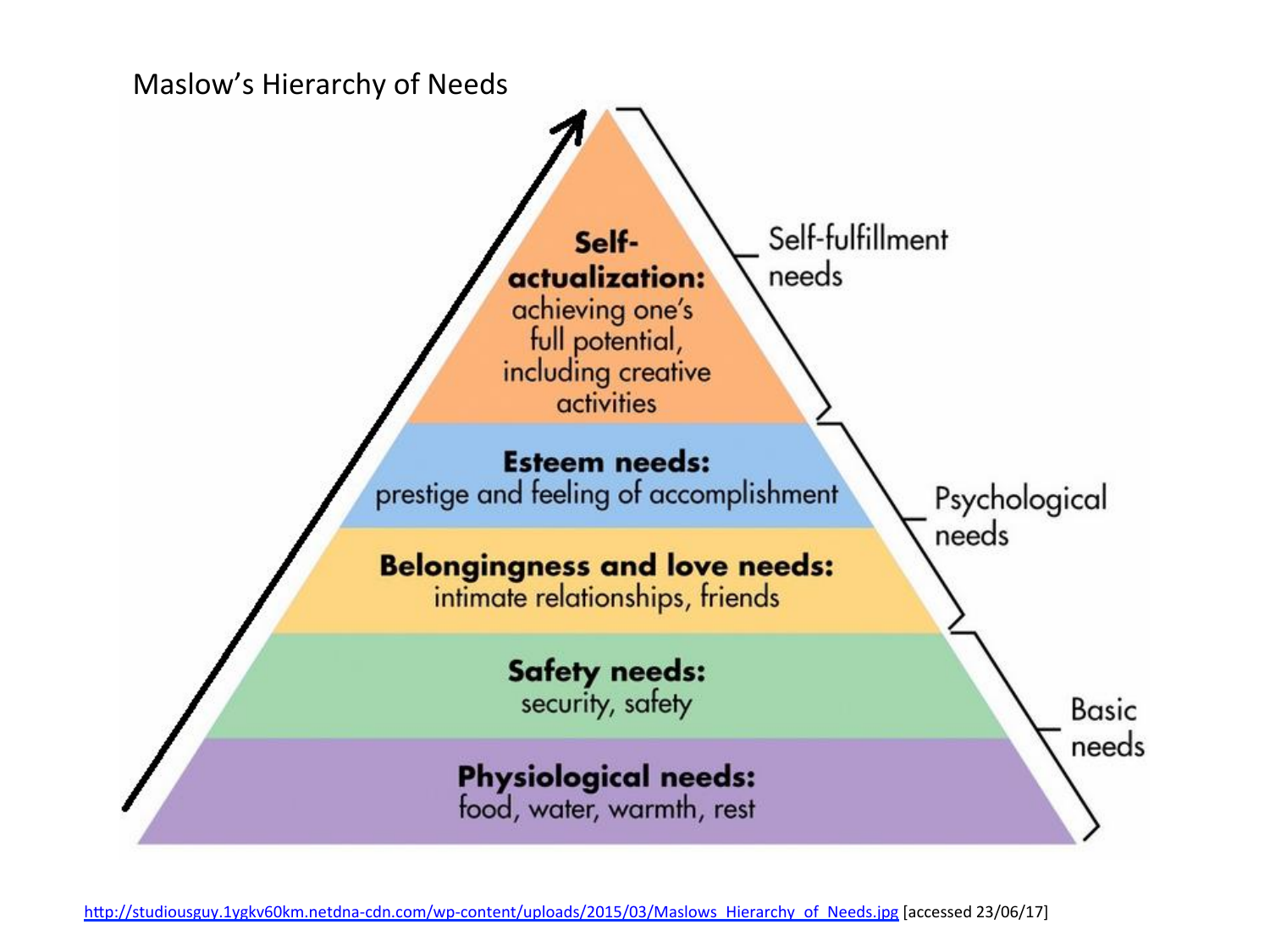### **Research Questions**

- What price do actors pay to be 'in the game?'
- In the ultimate 'market economy,' with an everchanging A-List/B-List of actors (Caves 2000), where supply greatly outstrips demand, and many actors only work a few weeks per year, what impact does this have on mental health and overall satisfaction?
- How do we prepare students for the roller coaster ride of a 'Winner-Takes-All Economy' (Caves, 2000) where a few achieve success and most do not?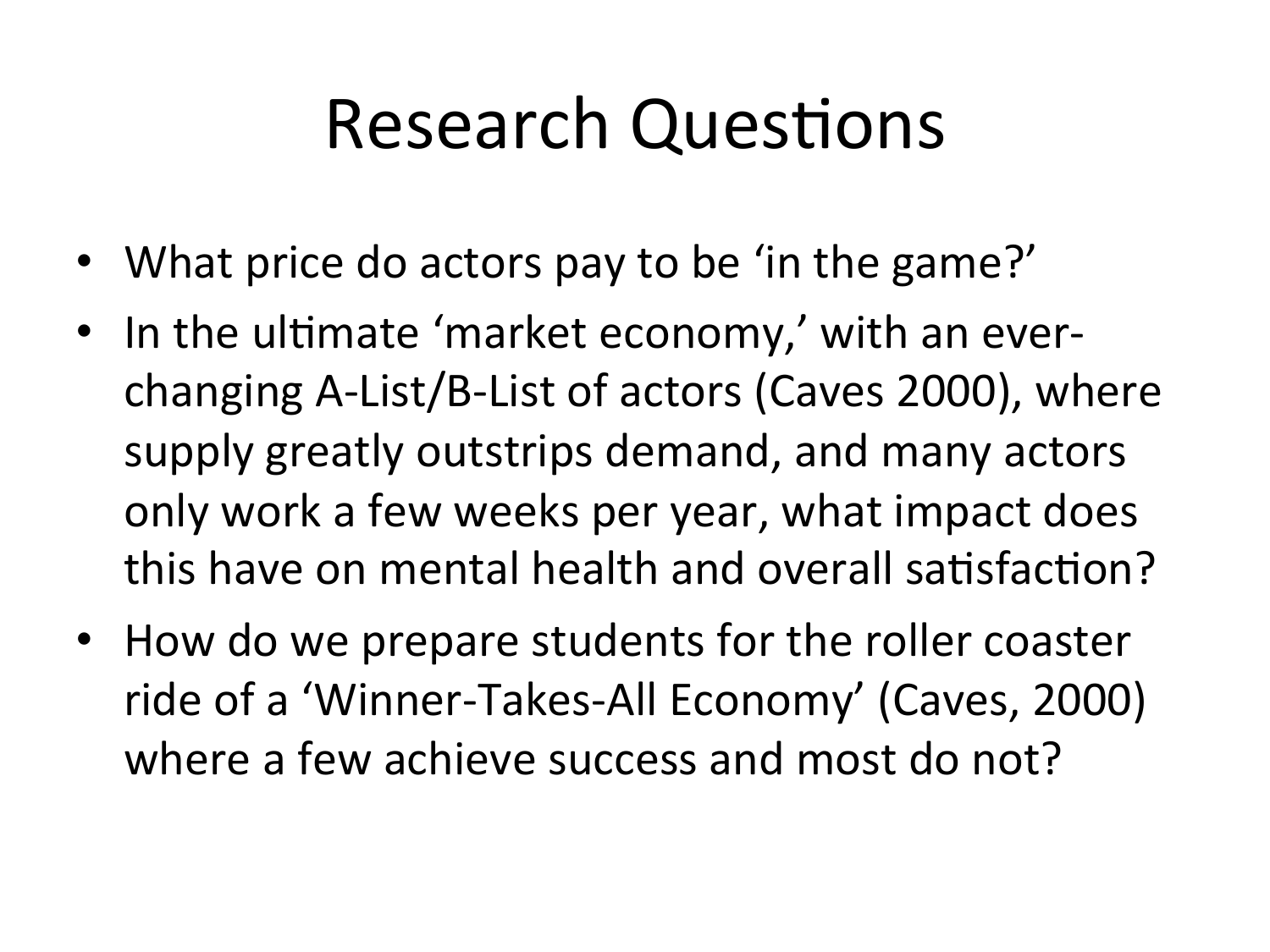A Review of (some of the) Quantitative data about the Employment Market for Actors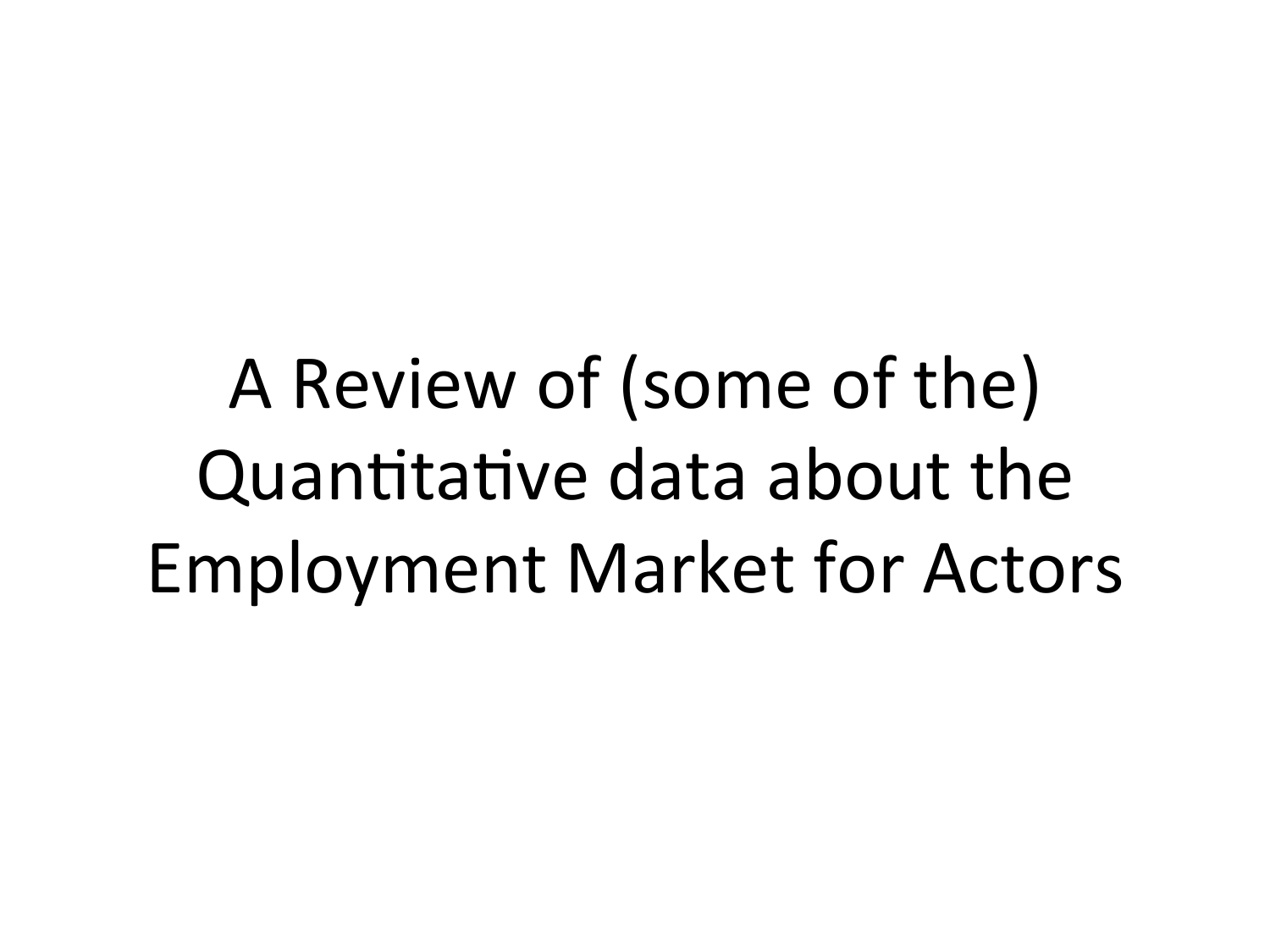#### Annual Income from Acting



Equity 2013 Membership Survey n=3804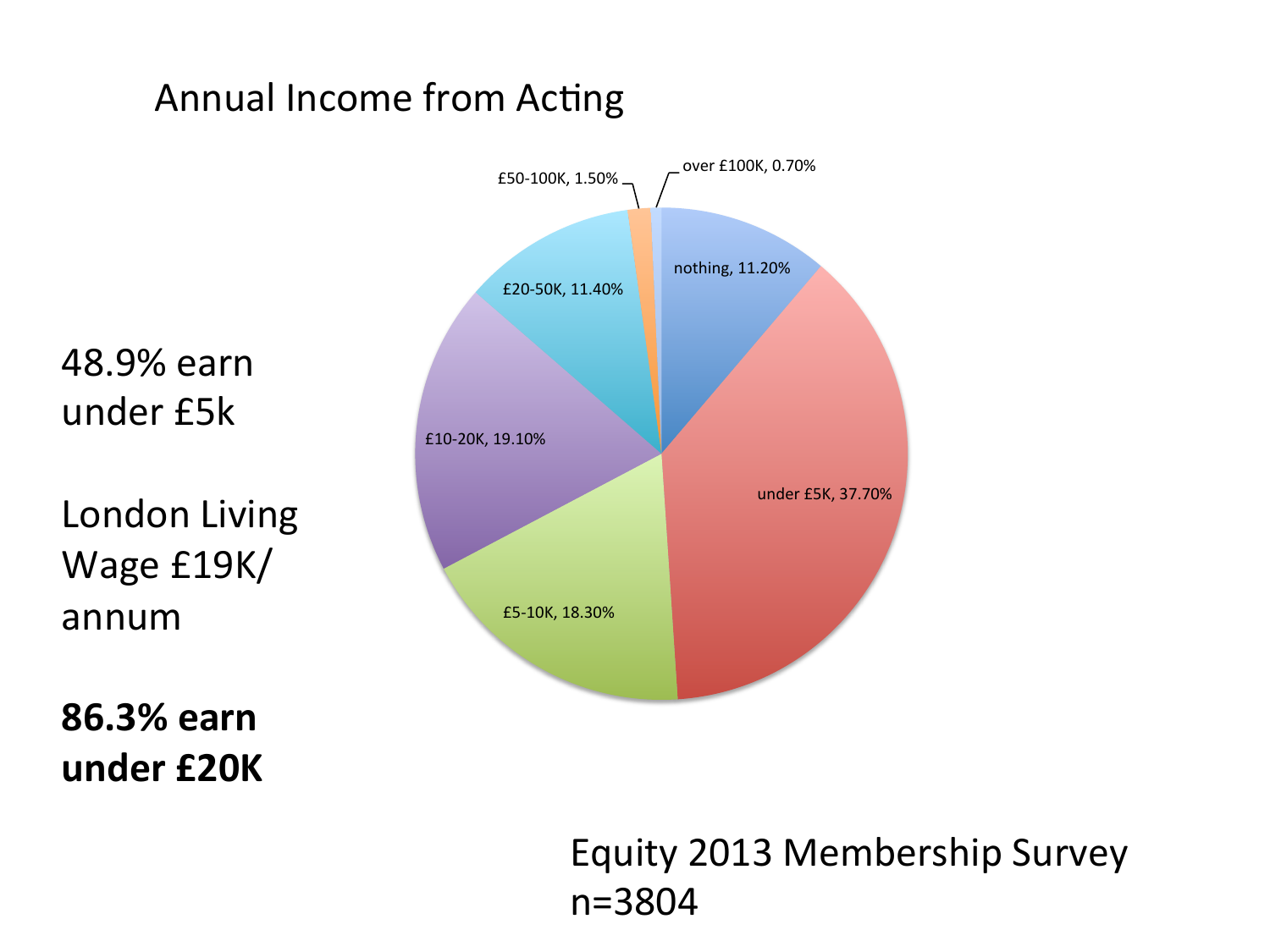### Weeks Professional Employment in previous 12 months



Equity 2013 Membership Survey n=3804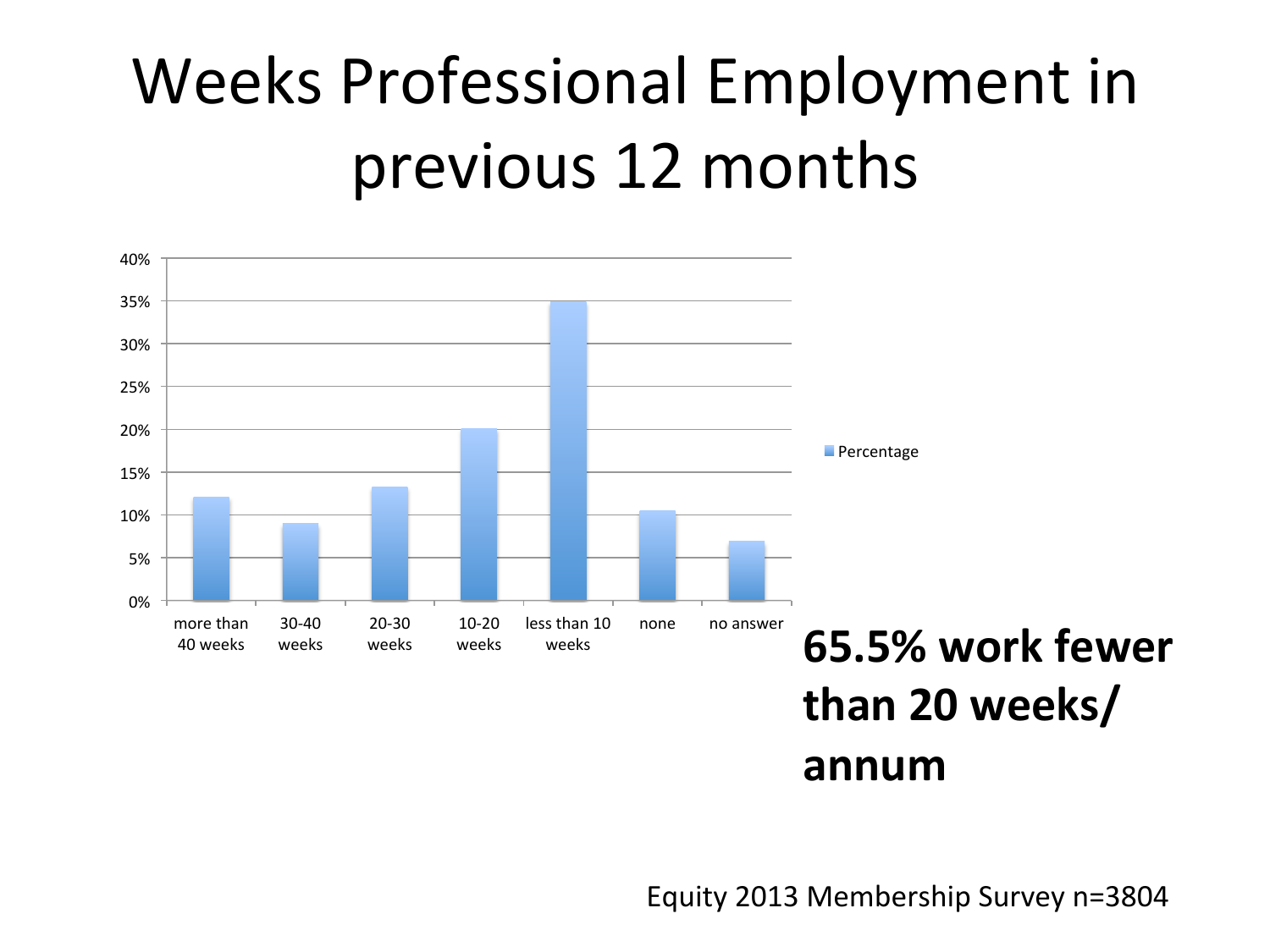## Other Data on Employment

- HESA Destination of Leavers from Higher Education Survey 2013/14 (UK) [looking at graduates of higher education in their first year out of education]
- n=9665
- Of graduates of **Performing Arts** degrees from 2013/14, **29.9% employed in jobs in arts, design and media**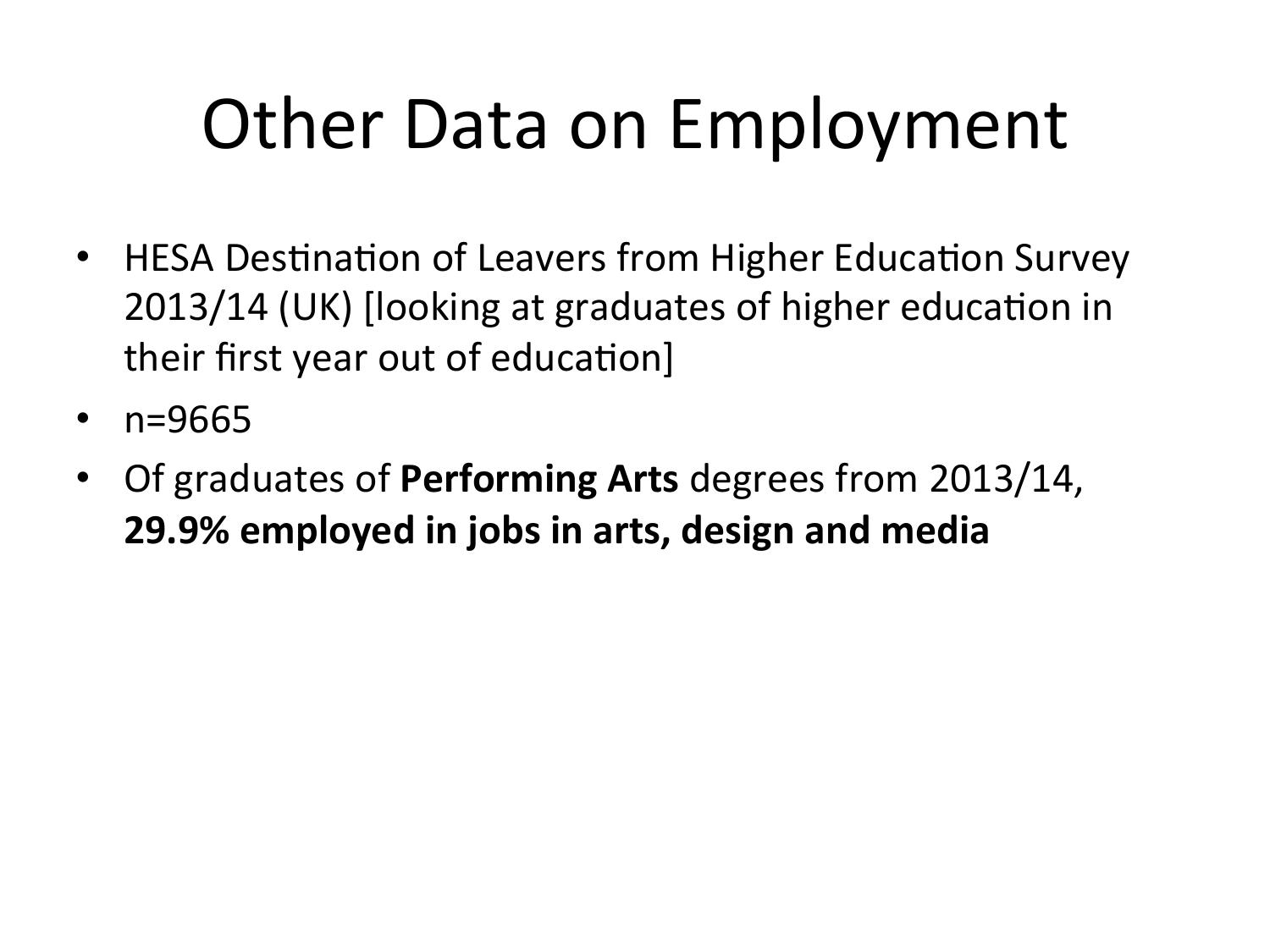# No-pay/Low-pay

- (Equity, 2013) 46% had worked for no money in previous year
- (Casting Call Pro, 2013) 70% had five no-pay/ low-pay jobs in the previous year
- (Spotlight, 2013  $n=50,000$ ) 66% of members do work for no-pay/low-pay, or would do so. **87% of casting professionals thought there** was a place in the industry for no-pay/low**pay work**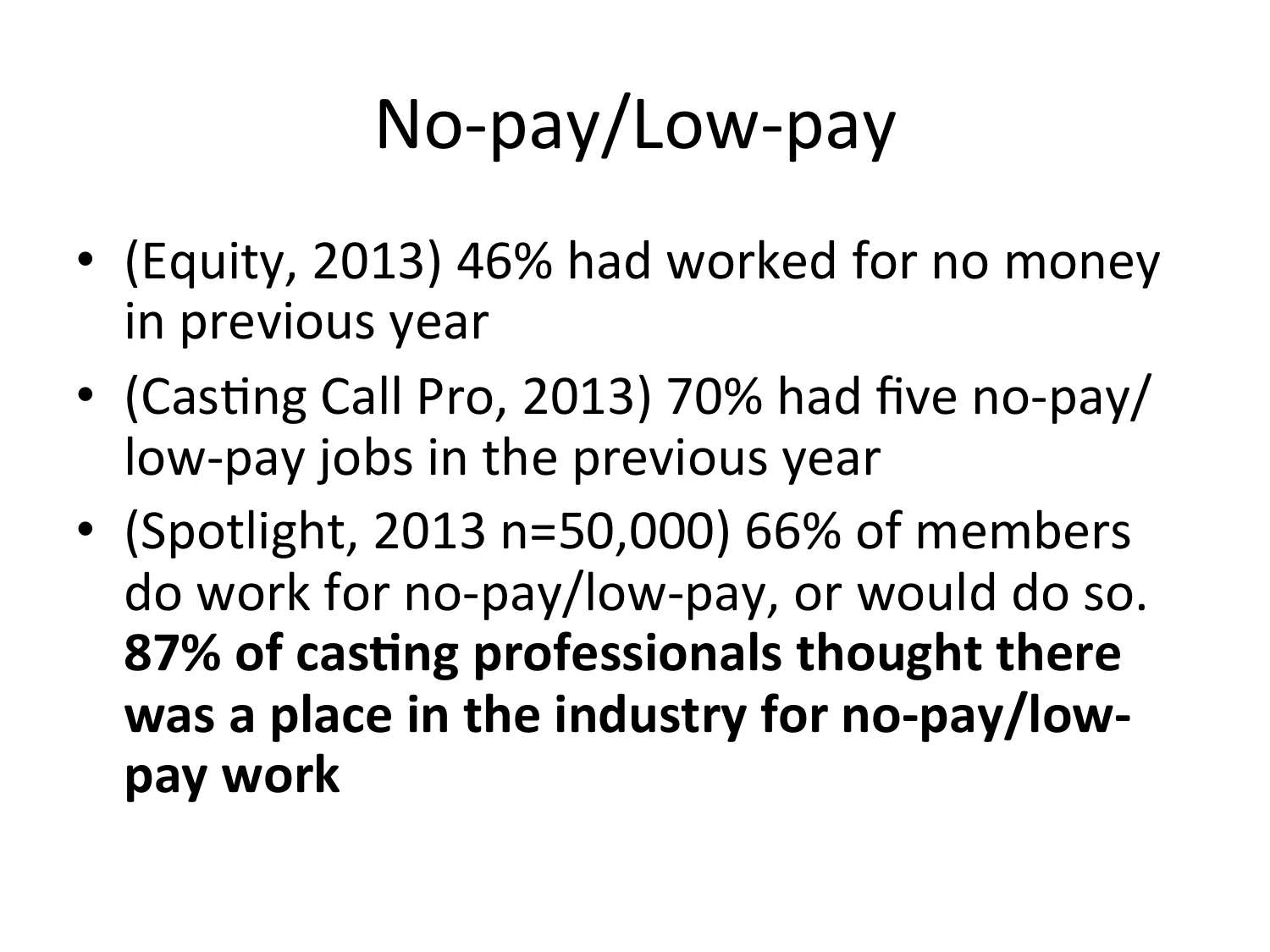## Inequality

- Gender: (Drama UK, 2014) at National Theatre 63% of roles went to men, 37% to women. In UK film 68% of roles went to men, 32% to women.
- Age: (Ibid) National Theatre, 51% of roles went to actors under 34 years of age, while only 19% to over 54. In Musical Theatre, 91% of roles went to actors under 34.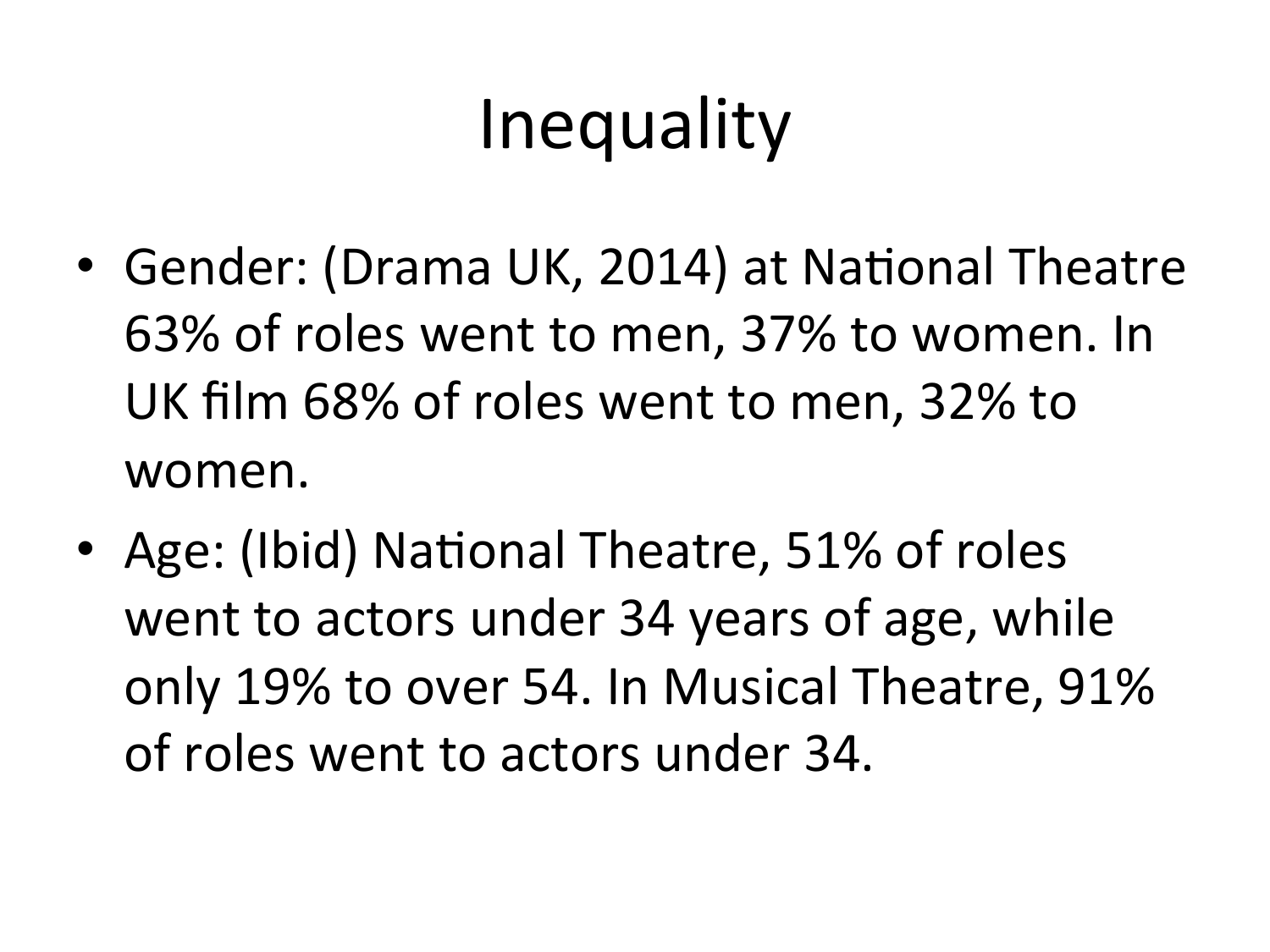## Class

- Data from Sutton Trust (Kirby, 2016)
	- 67% of British Academy Award (Oscar) winners and 42% of Bafta winners were privately educated.
		- [7% of the general population is privately educated]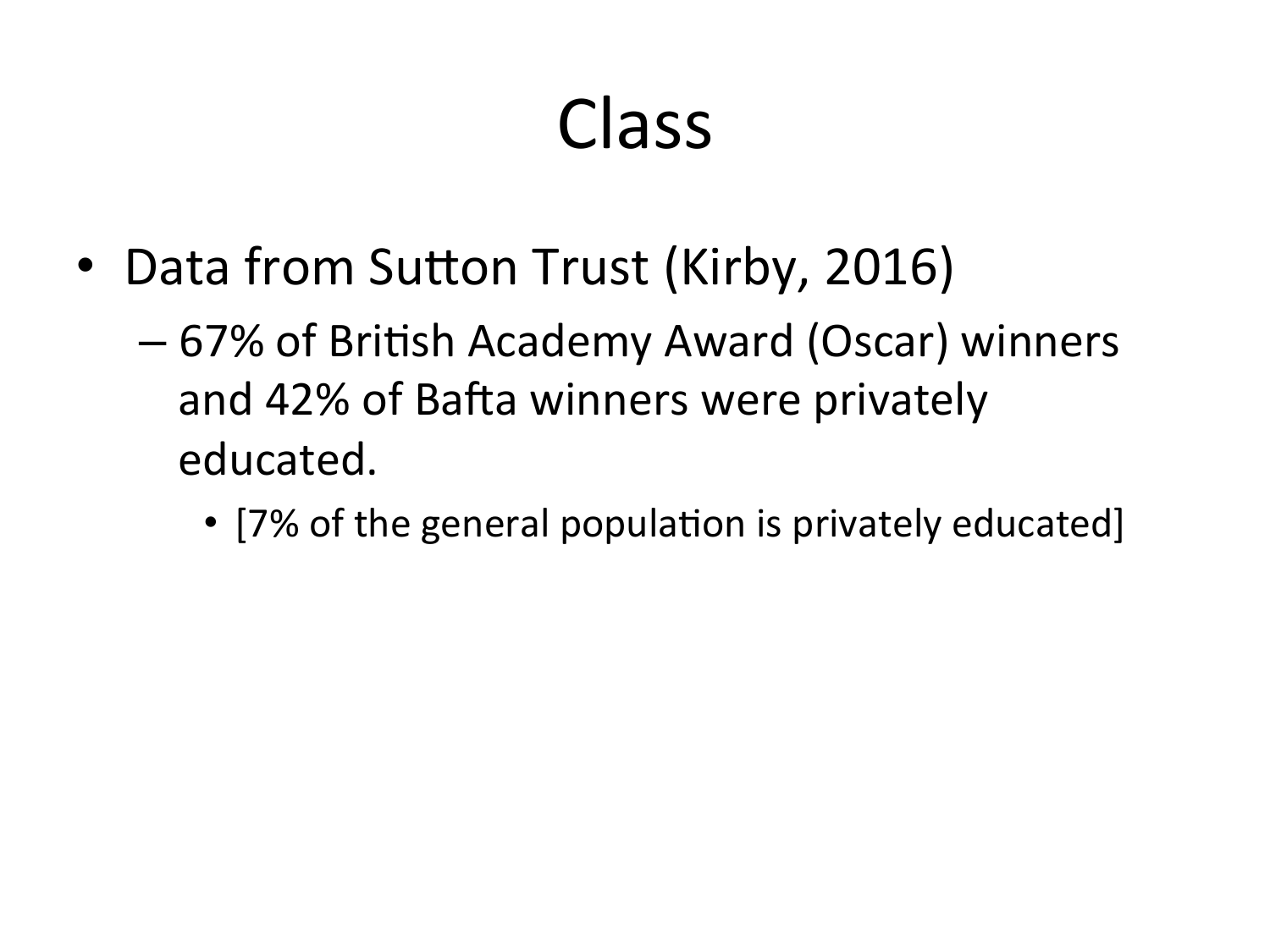## **Bullying and Harassment**

- Federation of Entertainment Unions (Equity, BECTU, Musicians' Union, National Union of Journalists, and Writers' Guild of Great Britain)  $(n=4104)$ 
	- $-$  56% of theatre workers directly experienced bullying, harassment or discrimination
	- $-68%$  of those working in film were bullied, harassed or discriminated against (only 28% reported it)
	- $-$  2/3's thought that industry attitudes to respect at work were poor or very poor
	- $-1/10$  witnessed sexual harassment (including inappropriate sexual comments and groping)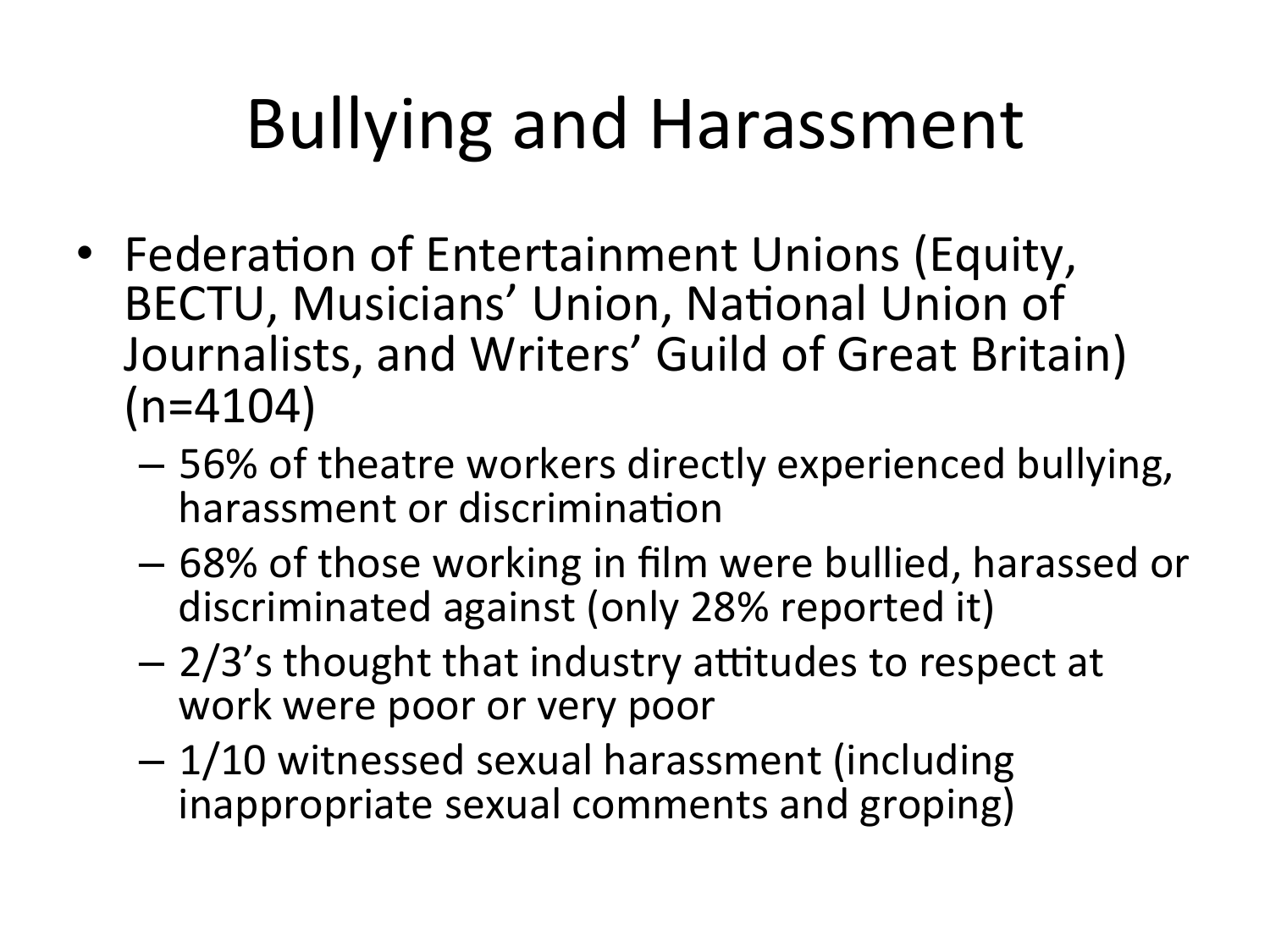'The creative industries are seen as glamorous and there is great competition to get in and get on. But the reality is most workers are freelance or work on short-term contracts and have few statutory rights. There is the fear that there is always someone else hungry to take your place if you complain. The survey showed that there was almost an acceptance of the prevailing culture of bullying; an attitude of 'if you can't stand the heat then get out of the kitchen.' One respondent said you were expected to put up with it "to earn your stripes and anything else was seen as a weakness."' (FEU, 2013, p. 1).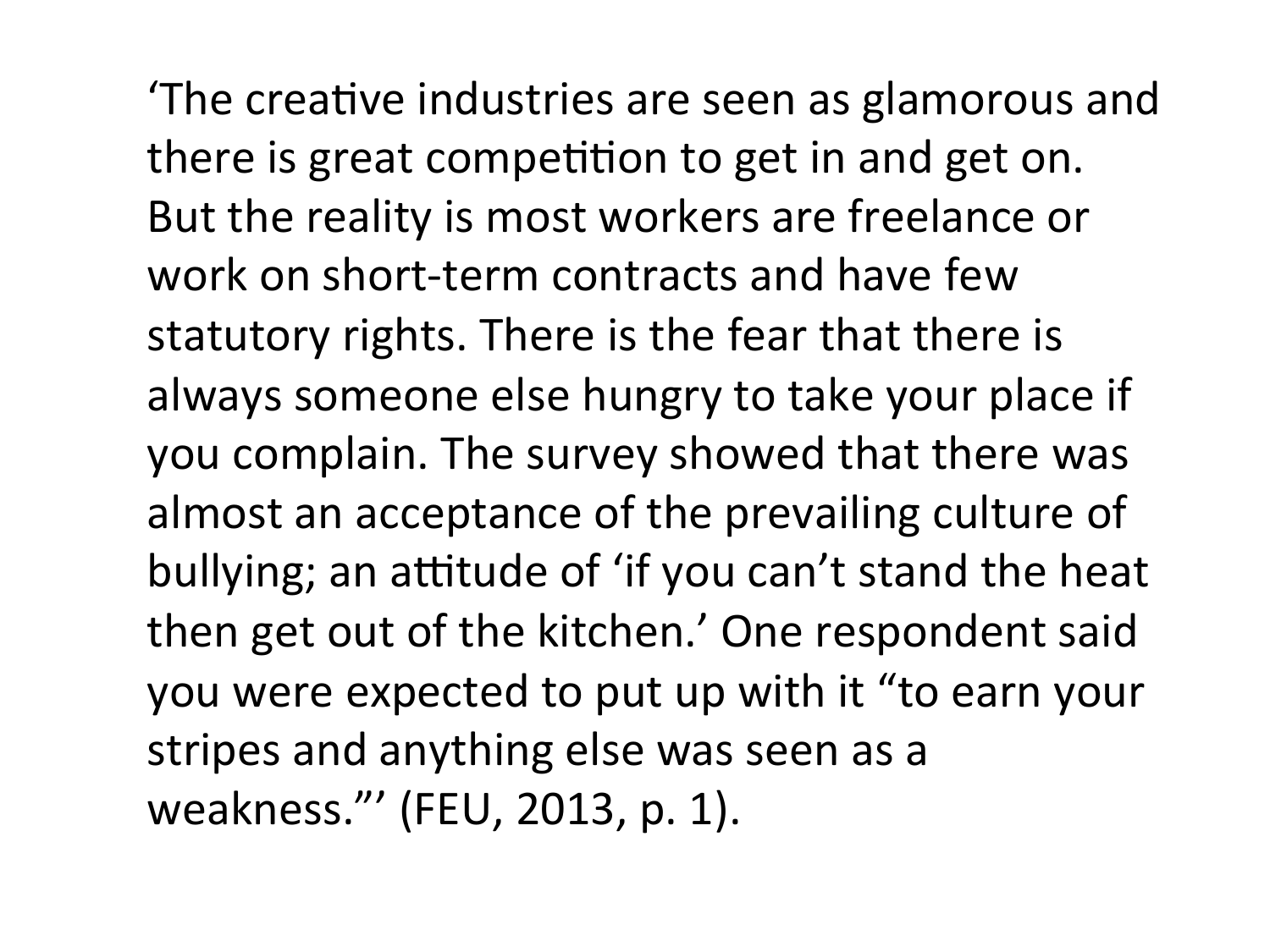## Mental Health

- Study by Arts and Minds (Hemley, 2015) in partnership with Equity, Spotlight and The Stage (n=5000):
	- $-$  46% identify their mental health as poor or average
	- $-$  40% describe physical health as poor or average
	- $-$  20% had actively sought help for mental health issues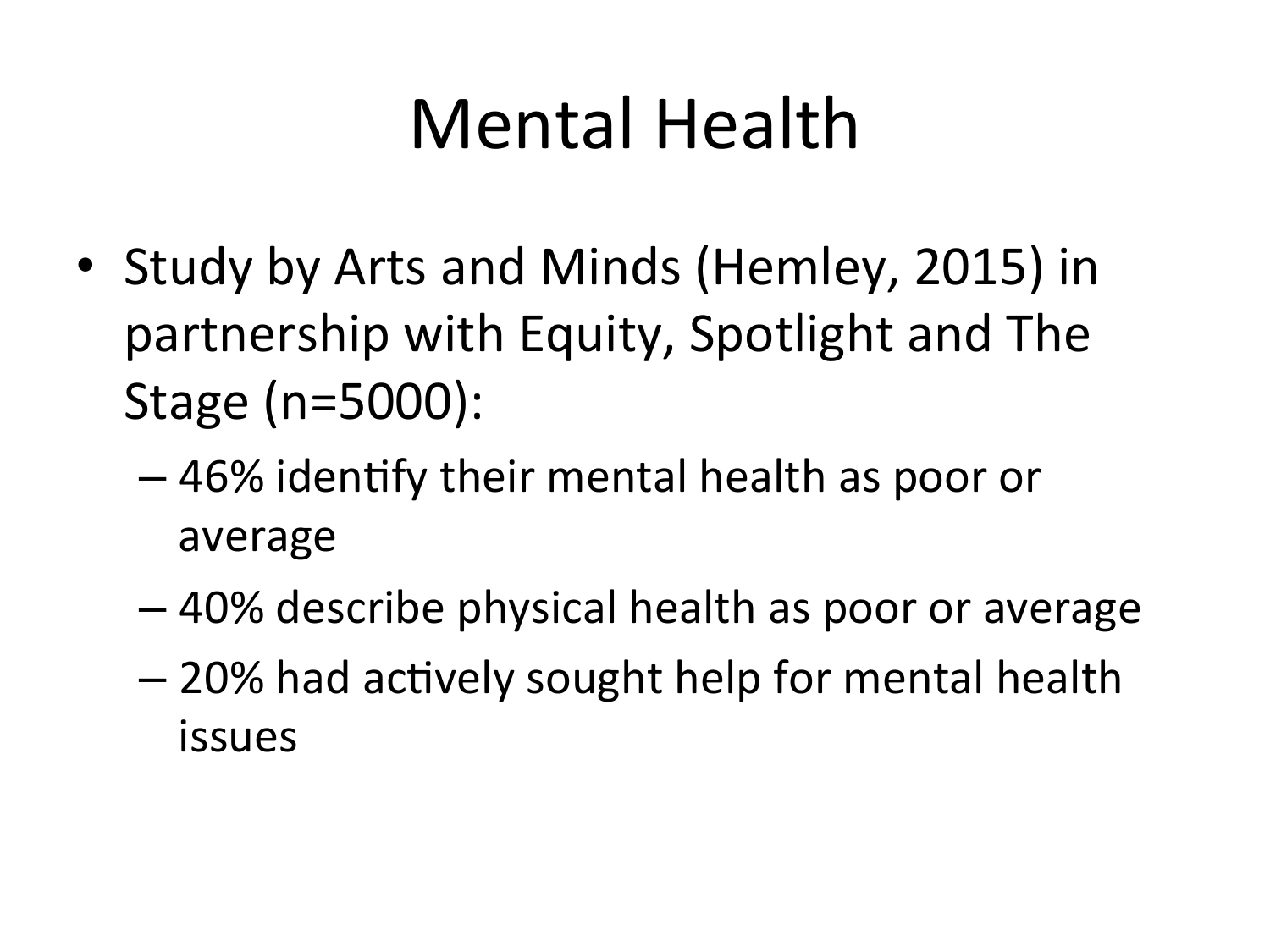"Do the many poor and failed artists suffer? As far as I know, little research exists in this area; it is not rewarding **to do research on the dark side of the arts.** Generally people who are poor for a long time tend to become socially isolated, and artists are perhaps no exception. In their case the shame of being poor may well be supplemented by the shame of having failed as an artist." (Abbing, 2011, p. 345)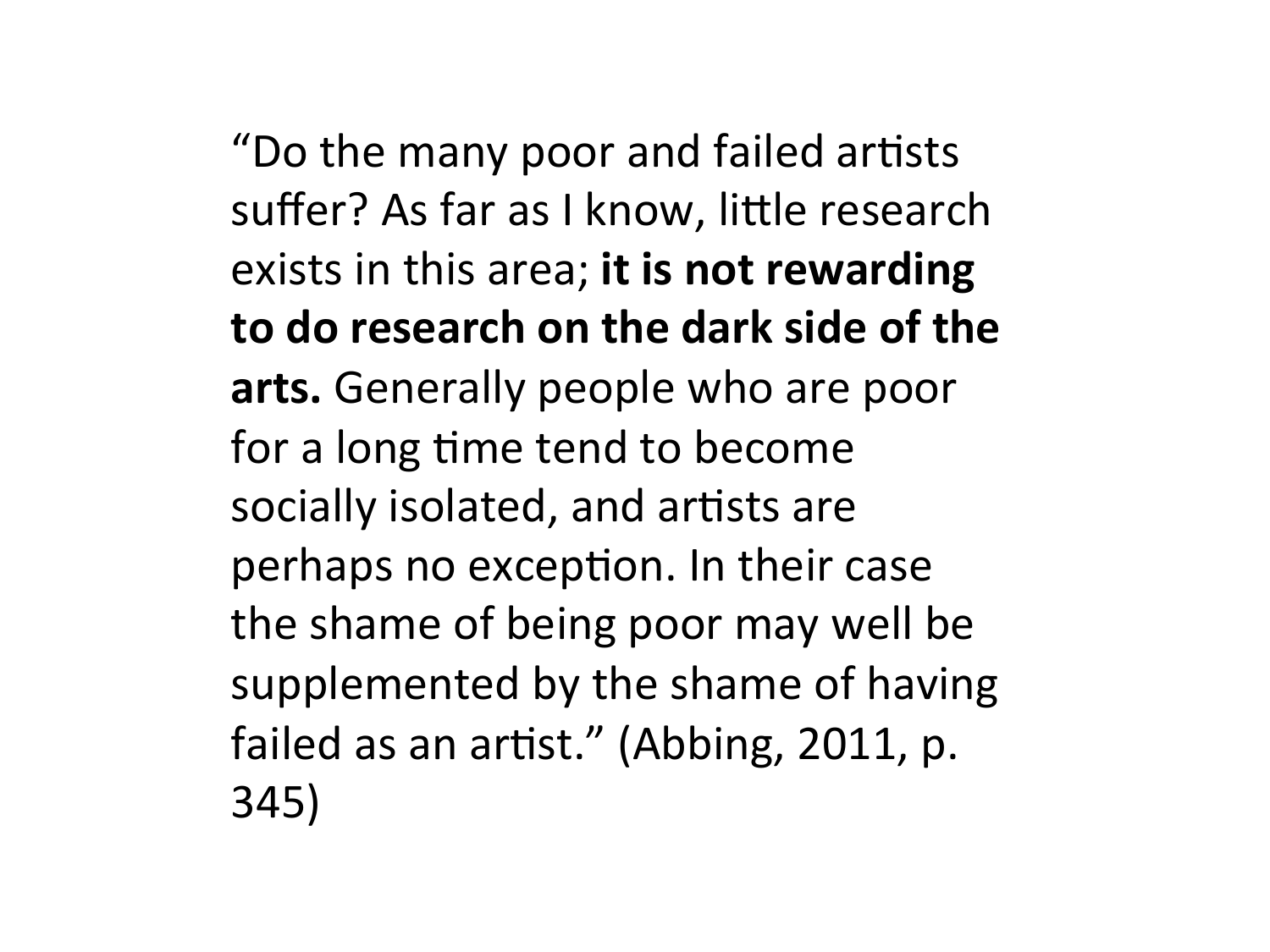## Pilot Study

Nine semi-structured interviews with 'mid-career' actors (defined as 10+ years into career).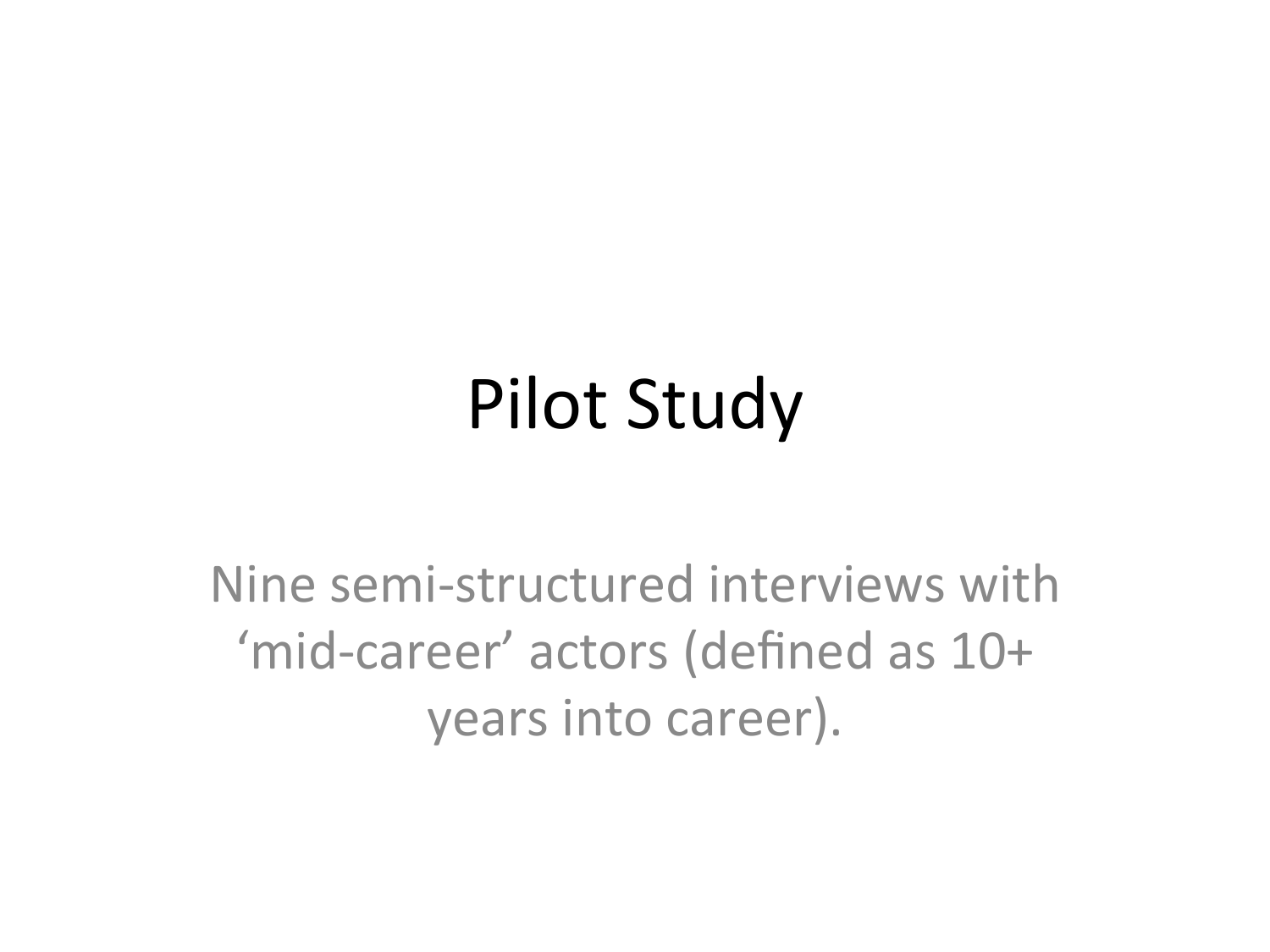"I think also when you're a student you have that mentality that you haven't got very much money. And I don't think that I've ever really got out of that mentality. Just recently [husband] has been doing lots of telly and earning a lot more money and we're actually quite bad at spending the money because we're thinking, 'yeah, but next year we might not earn anything'. And you get yourself into that mentality and you think, well I don't really know. I cannot rely on this job to support me forever necessarily." 

#### Participant E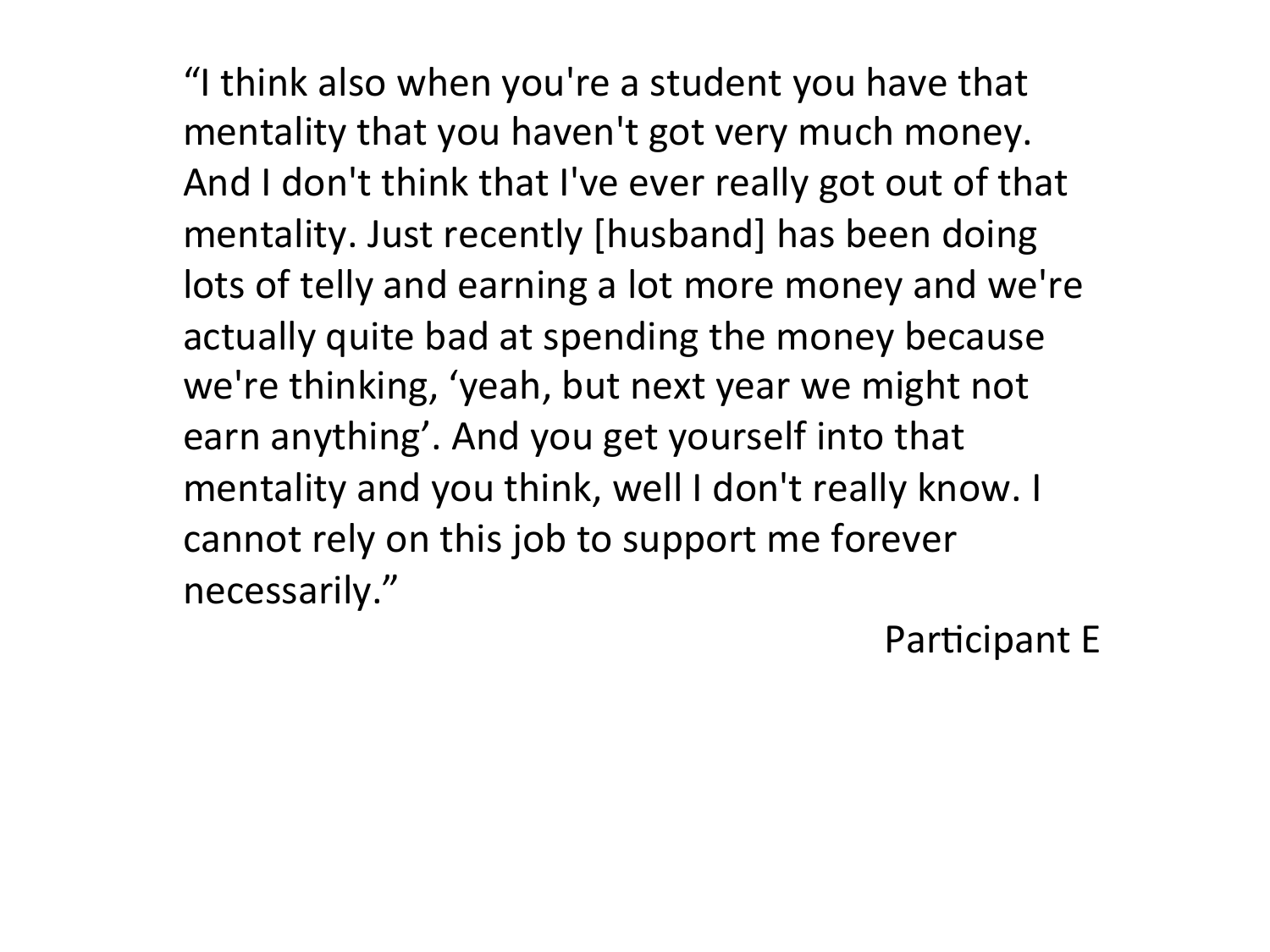"My final question is do you consider acting a career? Is acting a calling, or is it a vocation? How do you view the job of an actor?

PARTICIPANT E: It's a hobby.

INTERVIEWER: Okay.

PARTICIPANT E: No, that's not fair. I'm being flippant. I think for a very, very select few it is a career. And to most of us it is a calling. I mean, you wouldn't go through this unless you really, really wanted to do it. If I could find something else that I wanted to do as much, I would do that. But I haven't found a thing that is as rewarding and that I love as much."